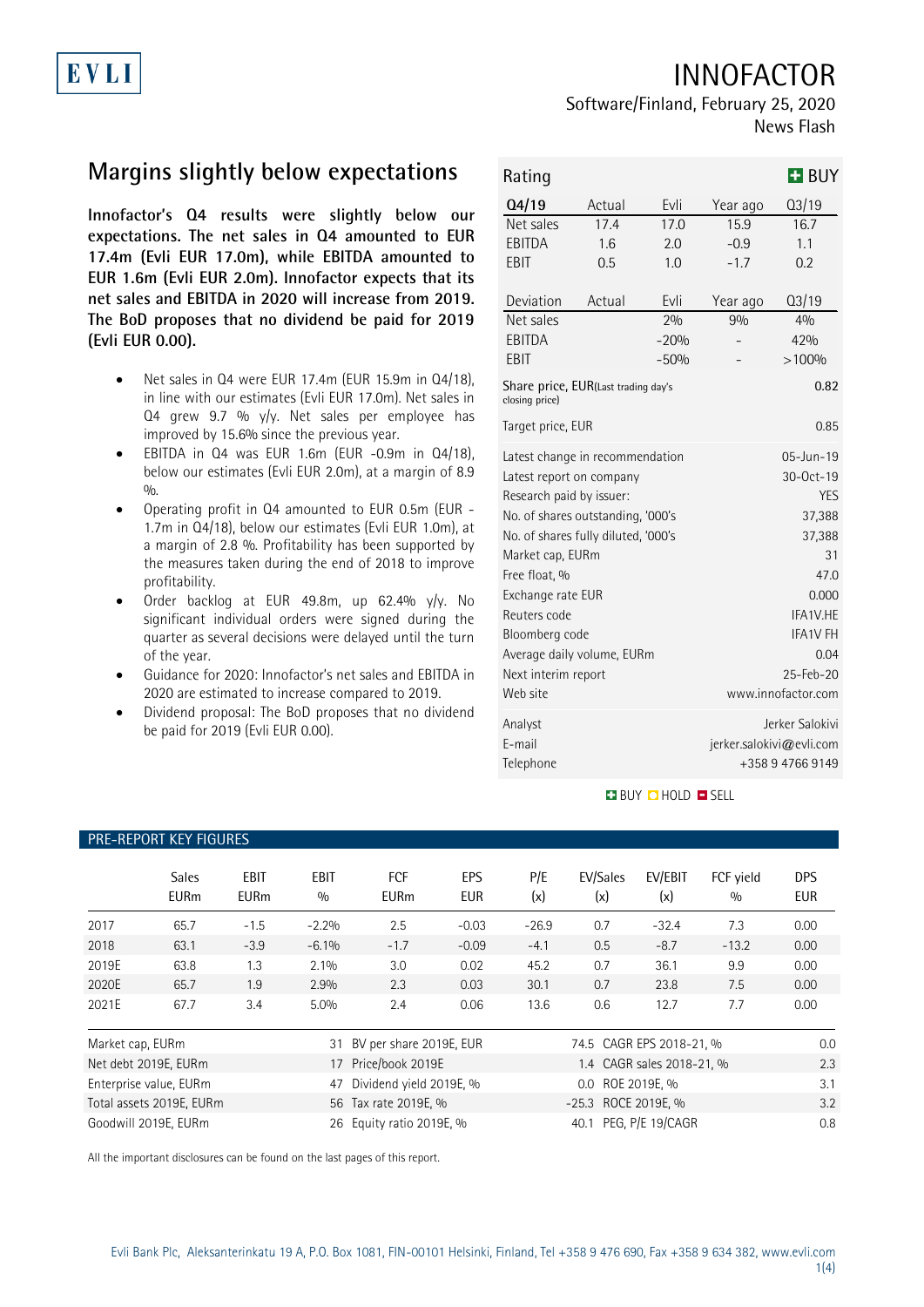#### Important Disclosures

Evli Research Partners Plc ("ERP") uses 12-month target prices. Target prices are defined by utilizing analytical techniques based on financial theory including (but not limited to) discounted cash flow analysis and comparative valuation. The selection of valuation methods depends on different circumstances. Target prices may be altered on the basis of new information coming to light in the underlying company or changes in interest rates, changes in foreign exchange rates, other securities prices or market indices or outlook for the aforementioned factors or other factors that may change the conditions of financial markets. Recommendations and changes by analysts are available at [Analysts' recommendations and ratings revisions](https://research.evli.com/JasperAllModels.action?authParam=key;461&authParam=x;G3rNagWrtf7K&authType=3). Investment recommendations are defined as follows: Target price compared to share price Recommendation<br> $\epsilon$  -10 %  $\langle 5, 10, 10 \rangle$  SELL<br>  $\langle -10, 6, 10 \rangle$  SELL<br>  $\langle 10, 10, 10 \rangle$  $-10 - (+10) \%$  HOLD<br>> 10 % BUY  $> 10\%$ ERP's investment recommendation of the analyzed company is updated at least 2 timer per year. 60% 53% 50% 39% 40% 30%  $20%$ 8% 10% 0% Sell Hold Buy

The graph above shows the distribution of ERP's recommendations of companies under coverage in 1st of February 2019. If recommendation is not given, it is not mentioned here.

#### Name(s) of the analyst(s): Salokivi

This research report has been prepared by Evli Research Partners Plc ("ERP" or "Evli Research"). ERP is a subsidiary of Evli Bank Plc. Production of the investment recommendation has been concluded on 30.10.2019, 8:00. This report has been published on 25.2.2020, 9:15.

None of the analysts contributing to this report, persons under their guardianship or corporations under their control have a position in the shares of the company or related securities.

The date and time for any price of financial instruments mentioned in the recommendation refer to the previous trading day's closing price(s) unless otherwise stated in the report.

Each analyst responsible for the content of this report assures that the expressed views accurately reflect the personal views of each analyst on the covered companies and securities. Each analyst assures that (s)he has not been, nor are or will be, receiving direct or indirect compensation related to the specific recommendations or views contained in this report.

Companies in the Evli Group, affiliates or staff of companies in the Evli Group, may perform services for, solicit business from, hold long or short positions in, or otherwise be interested in the investments (including derivatives) of any company mentioned in the publication or report.

Neither ERP nor any company within the Evli Group have managed or co-managed a public offering of the company's securities during the last 12 months prior to, received compensation for investment banking services from the company during the last 12 months prior to the publication of the research report.

ERP may pursue an assignment from the issuer(s) of the financial instruments mentioned in the recommendation or this report. These assignments may have a limited economic or financial impact on ERP and/or Evli. Under such assignments ERP may perform services including, but not limited to, arranging investor meetings or –events, investor relations communication advisory and production of research material.

ERP has signed an agreement with the issuer of the financial instruments mentioned in the recommendation, which includes production of research reports. This assignment has a limited economic and financial impact on ERP and/or Evli. Under the assignment ERP performs services including, but not limited to, arranging investor meetings or –events, investor relations communication advisory and production of research material. ERP or another company within the Evli Group does not have an agreement with the company to perform market making services.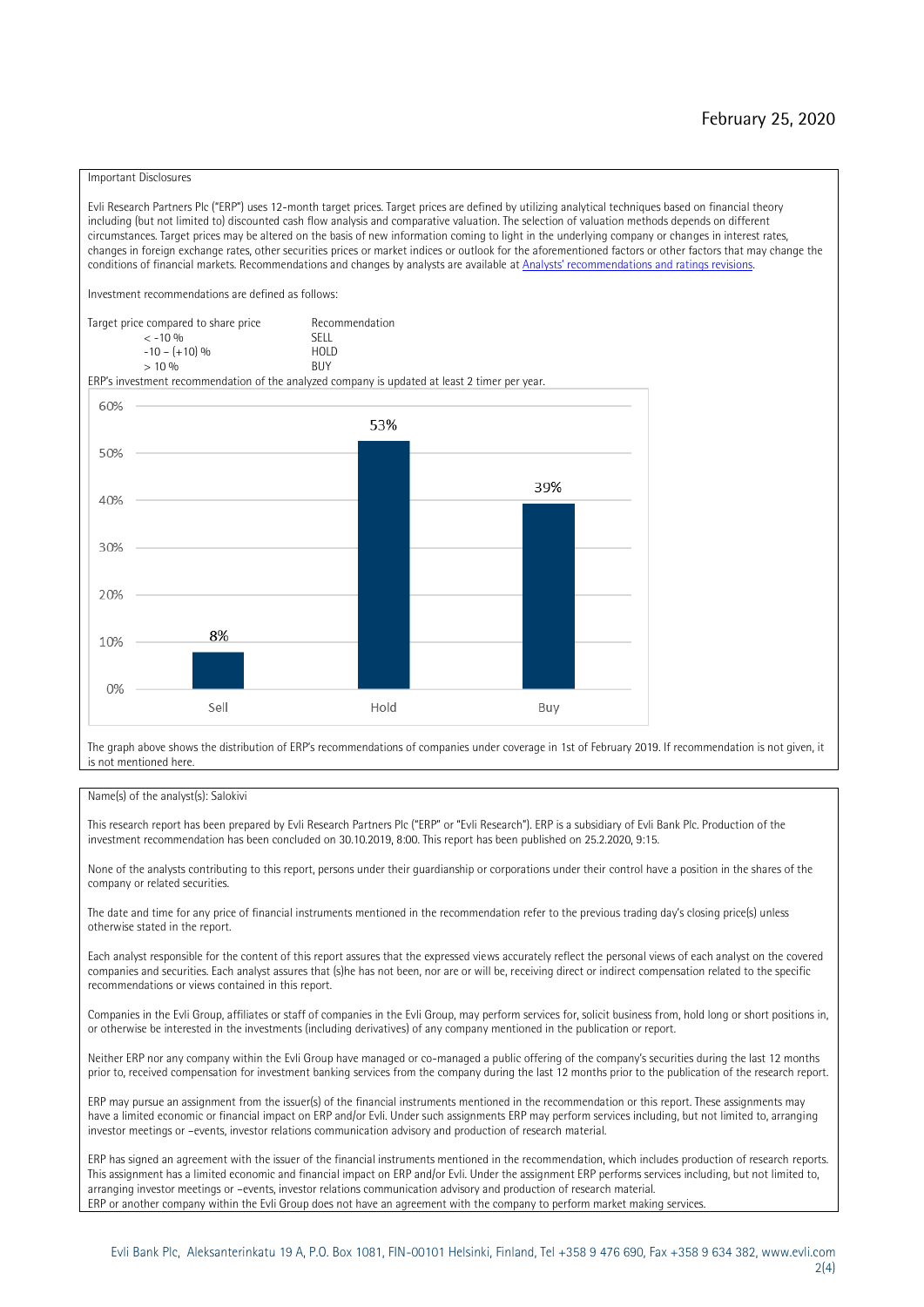For the prevention and avoidance of conflicts of interests with respect to this report, there is an information barrier (Chinese wall) between Investment Research and Corporate Finance units concerning unpublished investment banking services to the company. The remuneration of the analyst(s) is not tied directly or indirectly to investment banking transactions performed by Evli Bank Plc or any company within Evli Group.

This report has not been disclosed to the company prior to its dissemination.

This report is provided and intended for informational purposes only and may not be used or considered under any circumstances as an offer to sell or buy any securities or as advice to trade any securities.

This report is based on sources ERP considers to be correct and reliable. The sources include information providers Reuters and Bloomberg, stock-exchange releases from the companies and other company news, Statistics Finland and articles in newspapers and magazines. However, ERP does not guarantee the materialization, correctness, accuracy or completeness of the information, opinions, estimates or forecasts expressed or implied in the report. In addition, circumstantial changes may have an influence on opinions and estimates presented in this report. The opinions and estimates presented are valid at the moment of their publication and they can be changed without a separate announcement. Neither ERP nor any company within the Evli Group are responsible for amending, correcting or updating any information, opinions or estimates contained in this report. Neither ERP nor any company within the Evli Group will compensate any direct or consequential loss caused by or derived from the use of the information represented in this publication.

All information published in this report is for the original recipient's private and internal use only. ERP reserves all rights to the report. No part of this publication may be reproduced or transmitted in any form or by any means, electronic, mechanical, photocopying, recording or otherwise, or stored in any retrieval system of any nature, without the written permission of ERP.

This report or its copy may not be published or distributed in Australia, Canada, Hong Kong, Japan, New Zealand, Singapore or South Africa. The publication or distribution of this report in certain other jurisdictions may also be restricted by law. Persons into whose possession this report comes are required to inform themselves about and to observe any such restrictions.

Evli Bank Plc is not registered as a broker-dealer with the U. S. Securities and Exchange Commission ("SEC"), and it and its analysts are not subject to SEC rules on securities analysts' certification as to the currency of their views reflected in the research report. Evli Bank is not a member of the Financial Industry Regulatory Authority ("FINRA"). It and its securities analysts are not subject to FINRA's rules on Communications with the Public and Research Analysts and Research Reports and the attendant requirements for fairness, balance and disclosure of potential conflicts of interest. This research report is only being offered in U.S. by Auerbach Grayson & Company, LLC (Auerbach Grayson) to Major U.S. Institutional Investors and is not available to, and should not be used by, any U.S. person or entity that is not a Major U.S. Institutional Investor. Auerbach Grayson is a broker-dealer registered with the U.S. Securities and Exchange Commission and is a member of the FINRA. U.S. entities seeking more information about any of the issuers or securities discussed in this report should contact Auerbach Grayson. The securities of non-U.S. issuers may not be registered with or subject to SEC reporting and other requirements.

ERP is not a supervised entity but its parent company Evli Bank Plc is supervised by the Finnish Financial Supervision Authority.